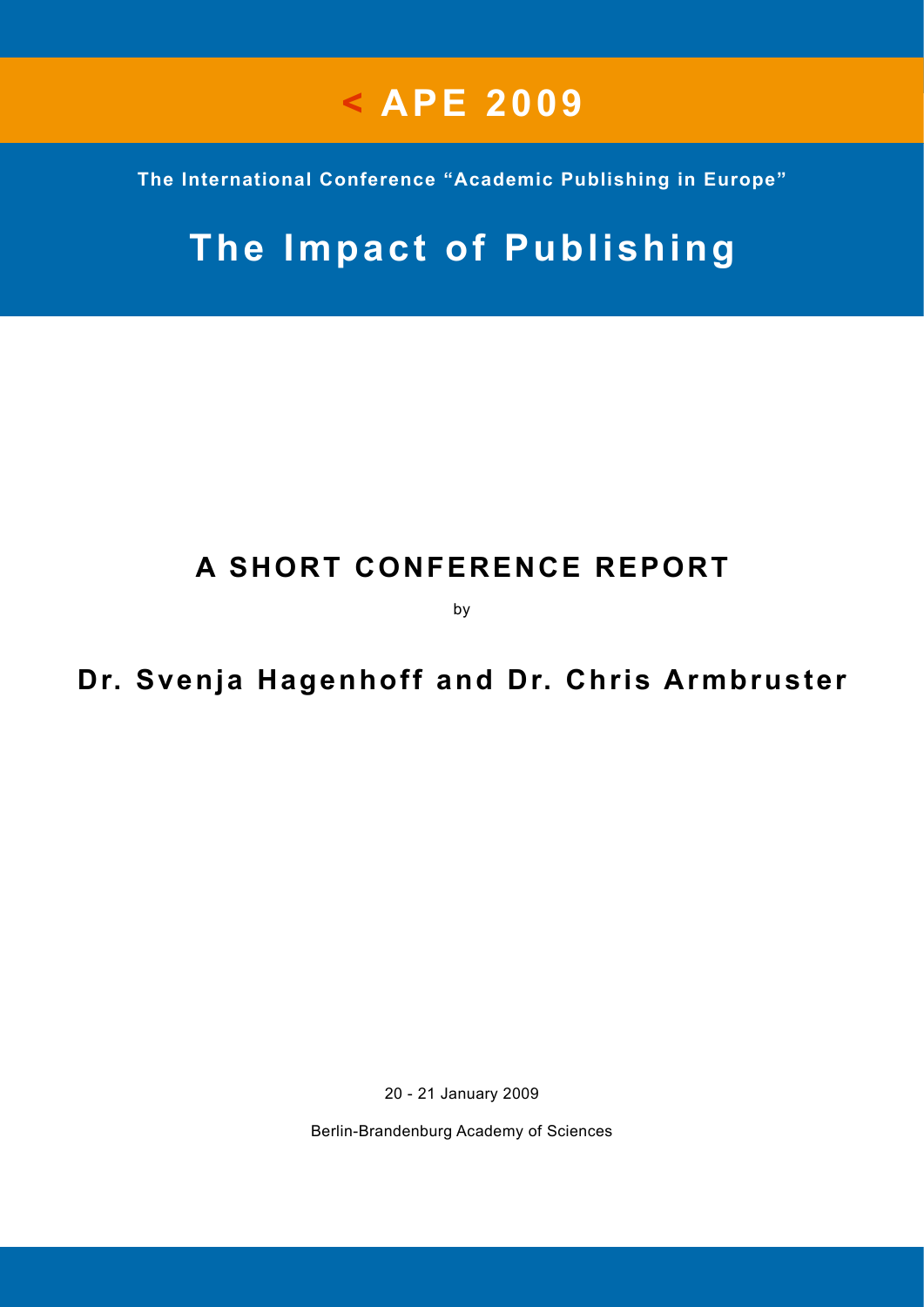### **Academic Publishing in Europe: The Impact of Publishing**

20-21 January 2009 preceded by the Education and Training Course: Information Competence on 19 January 2009 Berlin-Brandenburg Academy of Sciences

A Short Conference Report by Dr. Chris Armbruster and Dr. Svenja Hagenhoff

#### **Welcome and Opening Addresses**

Professor Michael Mabe (CEO, International Association of STM Publishers) opened the Fourth International Conference on Academic Publishing in Europe (APE 2009) "The Impact of Publishing." Professor Mabe highlighted that APE 2009 would examine the impact of publishing across institutions such as libraries and repositories, but also with regard to bibliometrics and usage statistics. Moreover, this focus would include the interaction between publishing, technology and new business models, including the Google book settlement.

In a **word of greeting** Dr. Karl-Peter Winters (Member of the Board of the German Association of Publishers and Booksellers) welcomed all participants on behalf of the Börsenverein. In his opinion, the most important changes of the previous twelve months have been the introduction of Amazon's Kindle, the Google book settlement and the Libreka book finder. These changes again highlighted the continuing impact of the electronic revolution on products, content and users. In this context, he noted that publishers must start rethinking and adjusting their efforts in fighting piracy and illegal sharing. Dr. Winters thanked the organizers and sponsors of APE 2009 and wished the participants interesting proceedings *(the speech was read by Arnoud de Kemp).* 

In his **opening keynote,** Professor Dr. Georg Winckler (President, European University Association; Rector, University of Vienna) spoke about *Universities in the 21st Century*. He stated that the university might currently seem like an institution without boundaries or core. Originally, the university had been a community of teachers and students devoted to learning. Later, the French Polytechnique and technical universities in general, introduced a utilitarian element, while the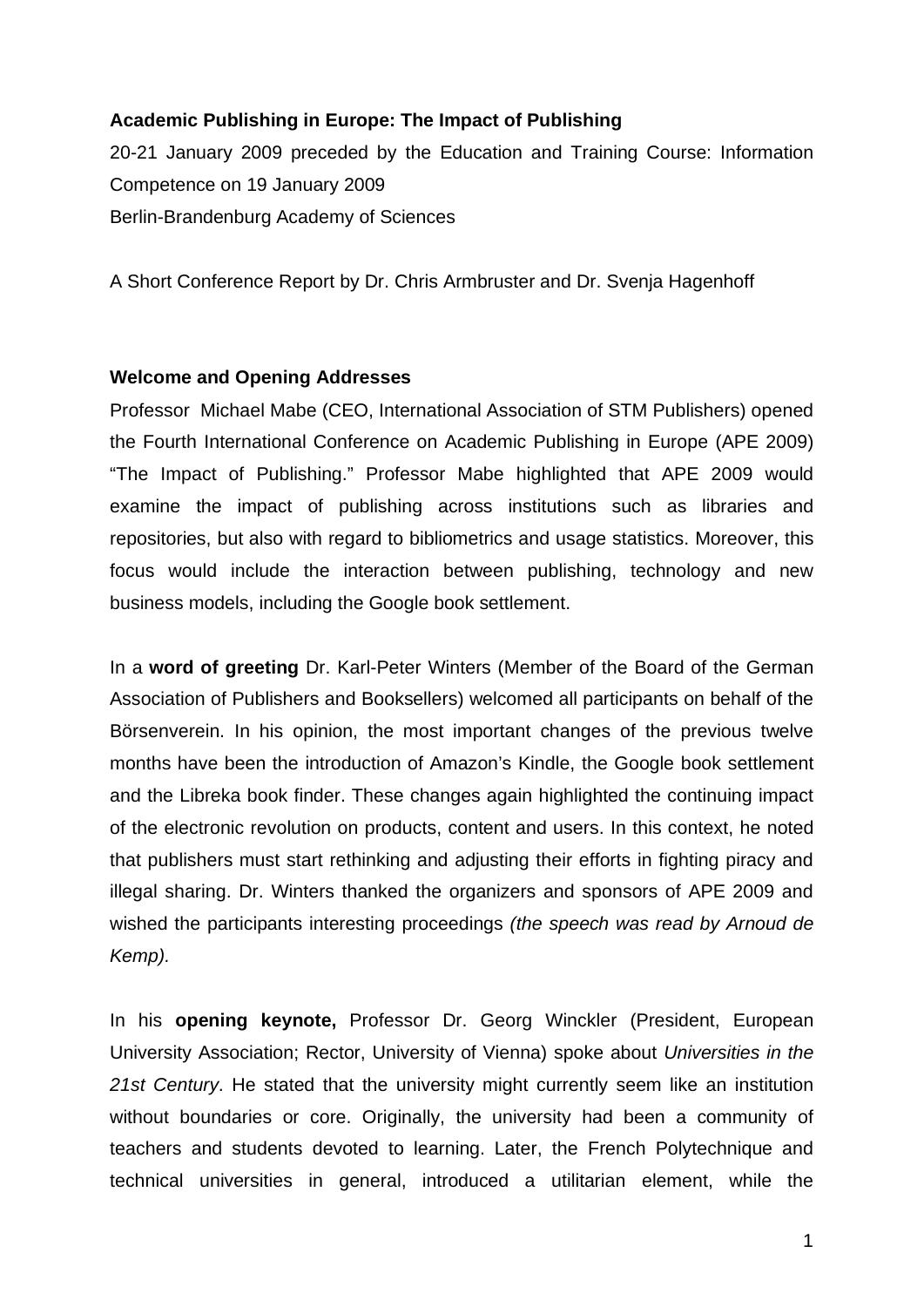Humboldtian University focussed on research and the search for truth. The American research university dominating the  $20<sup>th</sup>$  century was a hybrid with a strong community, large professional schools and outstanding research programmes. With regard to Europe, Professor Winckler noted that the system had arrived at a critical juncture. In his opinion there often was a reluctance to embrace the requirements of the 21st century, i.e. open science, institutional autonomy and the pursuit of excellence. Sometimes unwillingness exists to ensure broad and equitable access and to break down the barriers of mobility for knowledge and people. Professor Winckler argued that universities should embrace universal higher education, make junior researchers more independent and accept public accountability.

Professor Winckler sets his hope on open science and, in particular, on rapid and open publication. Researchers should give up their rights to research results in the interests of further research, by providing students with the best and latest knowledge, and by fostering innovation.

In the **second keynote** Prof. Dr. Rudi Studer (Immediate Past President, Semantic Web Science Association (SWSA), and Karlsruhe Institute of Technology & FZI Research Center for Information Technologies) spoke of *The Semantic Web: Enabling Innovative Approaches for Handling Information and Services*. He first outlined the idea of the semantic web. Computers can interpret the meaning of data with the help of the semantic web. For this purpose, terms have to be correlated to each other through formal models, resulting in a complex net of terms and relationships that requires a precise ontology in order to generate a semantic knowledge mesh through semantic wikis.

Professor Studer noted that Web 1.0 provided content. Web 2.0 featured the prosumer, the consumer as producer and vice versa. Web 3.0 will enhance content and social networks though semantic data integration and value-added services. It connects people and information much more precisely and extensively, and thus facilitates the sharing and creation of online knowledge at a new level.

**News from the European Commission** were reported by Dr. Celina Ramjoué (Policy Officer, European Commission Research Directorate-General) on *Access to Scientific Information in the Digital Age: European Commission Initiatives*. She stressed that the portfolio of the Commission includes policy-making, research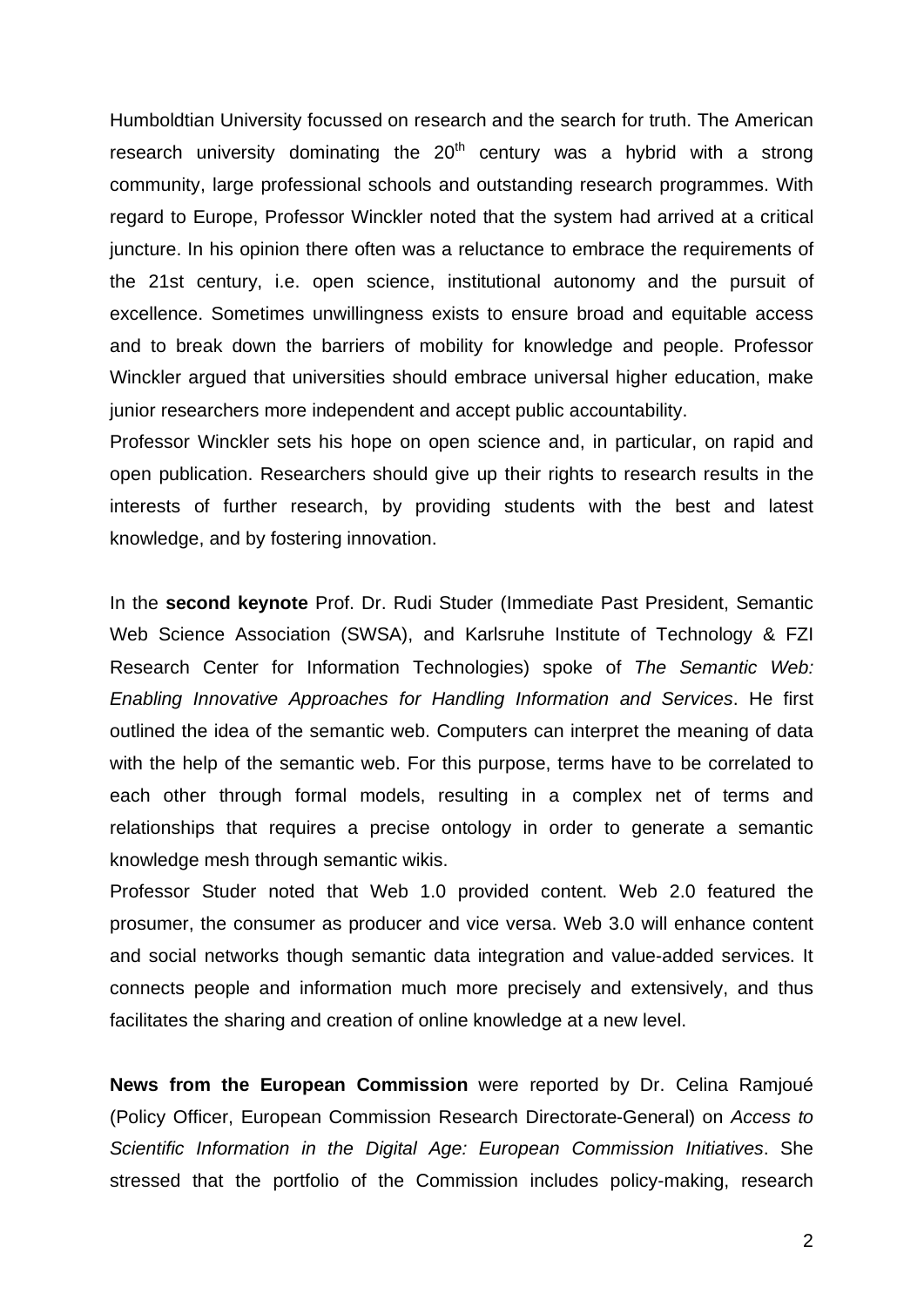funding and capacity building. After a consultation phase (2006-7), the Commission is now in the phase of implementing decisions made by the European Council and the Commission. As a research funder (FP7 budget over EUR 50 bn), the Commission is engaging in a number of experiments with regard to Open Access. Among these are the European Research Council OA mandate for publications and data; the reimbursement of OA publication charges in FP7; the OA pilot in FP7; the funding of a scientific information repository. The Commission aims at drawing conclusions and at developing policy further in time for FP 8 (from 2014).

The session **Information Discovery and Access: Repositories, Infrastructures, Libraries, How Everything Comes Together**, was chaired by Dr. Salvatore Mele (CERN, Open Access Section - Project Leader / SCOAP3 - Interim Project Manager, Geneva).

**Dr. Ralf Schimmer** (Max Planck Digital Library, Munich) presented *The European Landscape of Licensing, beyond Content*. He emphasised three drivers of licensing: technology, open access and users. Users, in particular, want more than just access and they are doing more than just reading. For example, scientific information is nowadays mined and enhanced to develop new research questions. Dr. Schimmer pointed out that while the Max Planck Society supports OA across the board, its core support is directed towards OA publishing. The MPDL has calculated that a complete switch to OA publishing would be cost neutral for the MPS, even though the research output of the MPS is quite considerable.

Dr. Schimmer noted that this calculation holds valid even for average publication charges of EUR 3000 per article (the current maximum). The MPDL does not expect any exceptional transition costs because of its unified budget for subscription and publication costs. Dr. Schimmer concluded by pointing out the ongoing support of the MPDL for OA publishing, for example, by supporting the Sponsoring Consortium for Open Access Publishing in Particle Physics and the participation in a Study of Open Access Publishing, a support action for the European Commission.

**Travis Brooks** (Stanford Linear Accelerator Center, Stanford) reported on *Organizing a Research Community with SPIRES: Where Repositories, Scientists and Publishers meet*. He explained that SLAC is a community organizer for the 20,000- 30,000 researchers in High Energy Physics. 50% are theoreticians, organized in small global collaborations, producing 80 % of the published papers. Experimental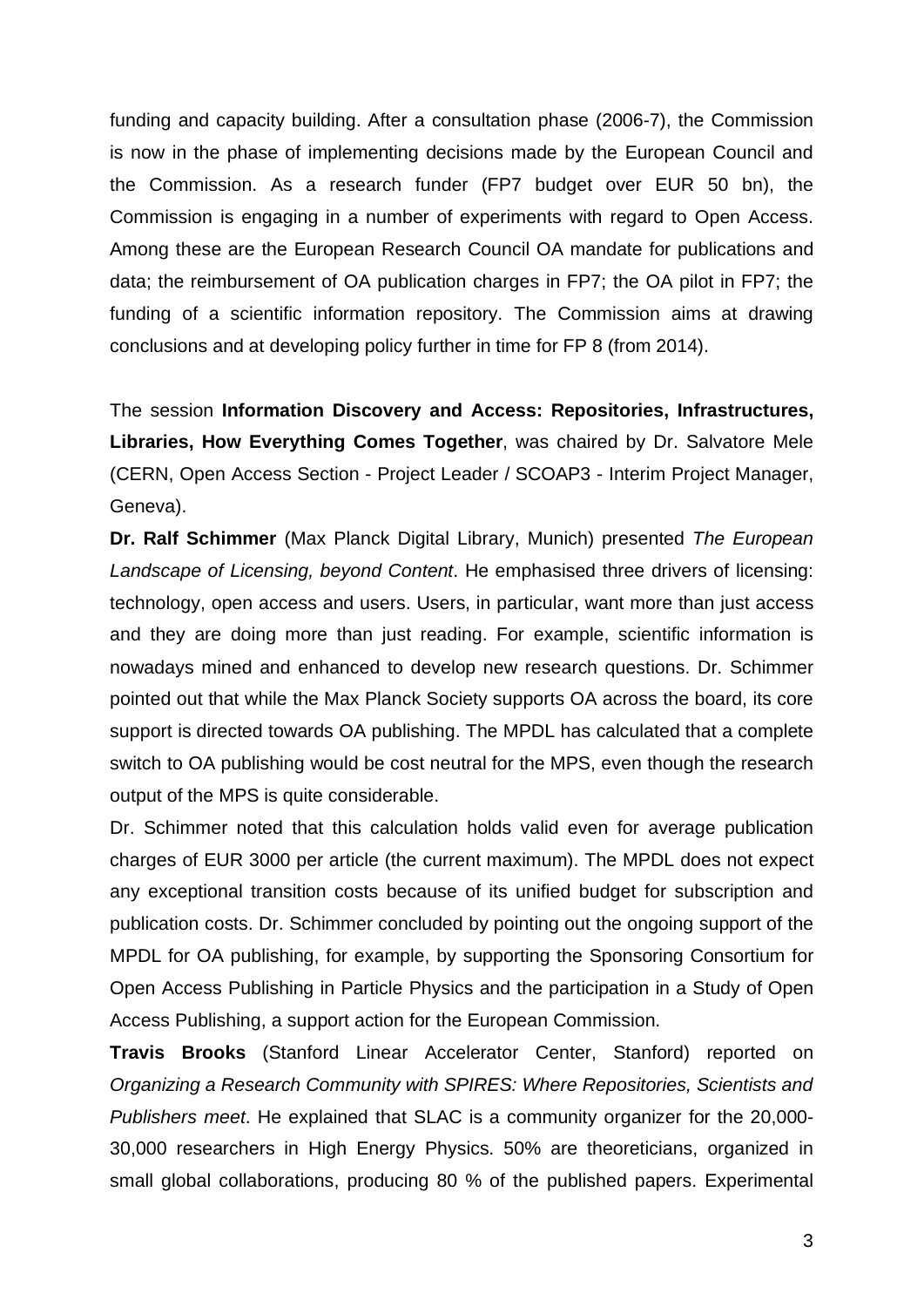researchers are organized in large global collaborations accounting for the remaining 50% and producing 20 % of the papers, mainly reporting results and techniques.

Mr. Brooks noted that for HEP researchers journal publications are too slow and institutional repositories do not represent a serious source. By contrast, SPIRES (Stanford Public Information Retrieval System) is a one-stop shop simplifying the landscape for the research by providing nearly 100% open access to scientific information, mainly through pre-prints (but with links to full text from all known sources). SPIRES attracts 25,000 searches a day. In a joint project with CERN and others, SLAC is migrating SPIRES to INSPIRE, a service that will remove boundaries between research fields, repositories and the researchers and curators. At this intersection a future for scholarly communication is being forged.

**Dr. Carlos Morais Pires** (Head of Sector - Scientific Data Infrastructures, European Commission, INFSO F3) reported on *European Commission: e-Infrastructure for Europe - From Networks and Grids to Repositories and Scientific Data*. He acknowledged that capacity-building is based on parsimony, a broad user base and excellent services. The EU supports connectivity to enhance the federation and sharing of data. Due to the fact that e-infrastructures change the way scientists work, and scientists are looking for new and different infrastructures, the primary challenges are to deal with the new 'bigness' of files, numbers and distances; to secure permanent access to born-digital content; and to facilitate cross-disciplinary uses of e-infrastructures. E-Infrastructures hold scientific information. Dr. Pires emphasised that the speed of information transfer or access, the volume available and the value of the content are essential.

The session **Usage & Impact** was chaired by Mayur Amin (Senior Vice President, Research & Academic Relations, Elsevier, Oxford).

**Ian Rowlands** (CIBER, University College London) spoke about *Electronic Journals: Modelling Journal Spend, Use and Research Outcomes*. He reported on a strong correlation between journal usage and research outcomes. By tracking behaviour at selected institutions it can be shown that a larger number of downloads correlate with more publications or that active researchers are more efficient in their searches. Generally, a correlation can be noticed in the sense that the top universities and departments are also great users of journals. On the whole, Mr. Rowlands noted that it can be observed that the easier the use of journals and other academic resources,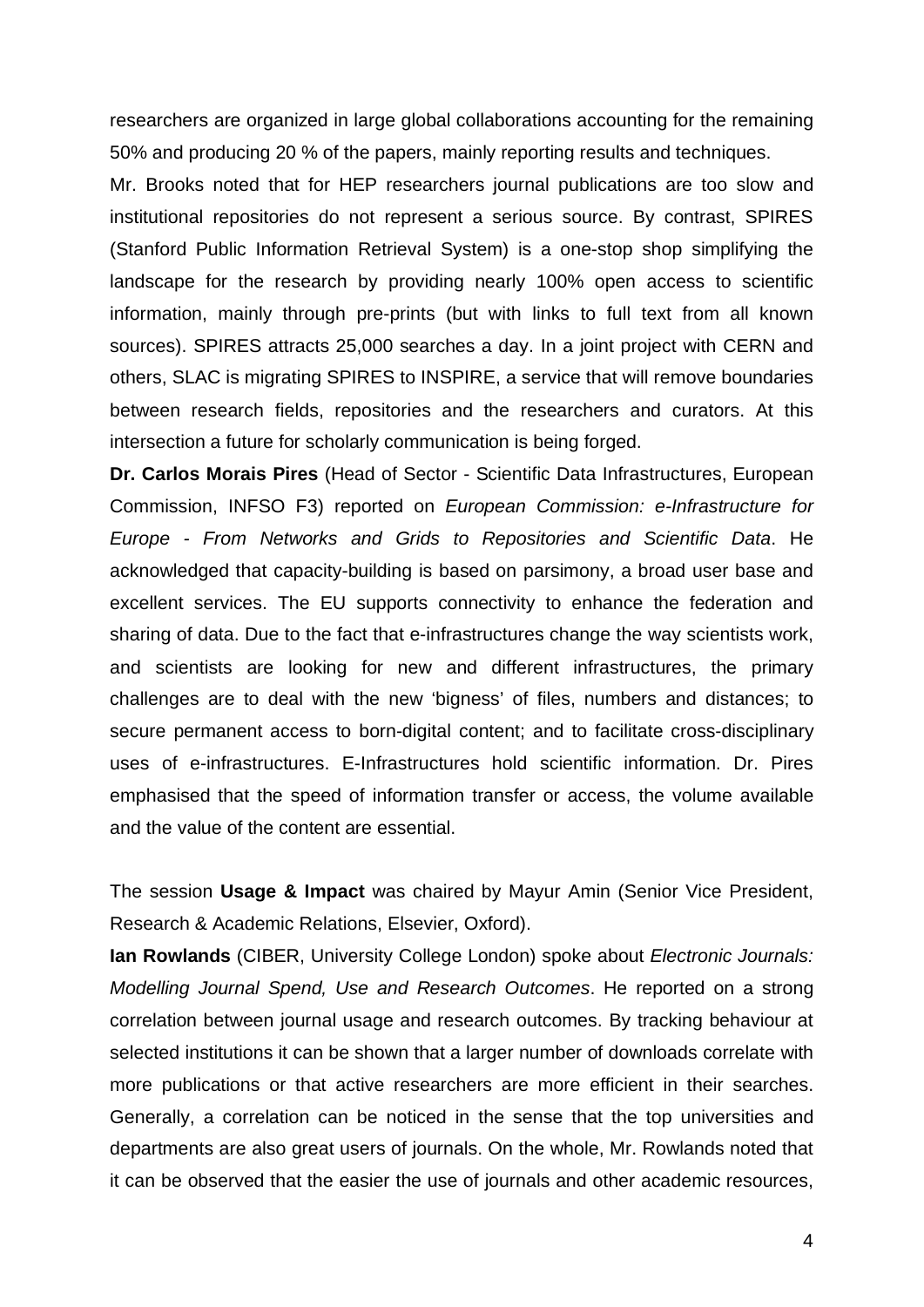the higher the usage. Researchers clearly prefer a one-stop shop solution and will begin their searches and queries from a generic search engine (rather than a specific portal).

**Dr. Henk F. Moed** (Centre for Science and Technology Studies (CWTS), Leiden University) examined *Metrics-based Research Evaluation - what have we learnt so far?* He pointed out that most frequent shortcuts used in research evaluation lead to inaccurate assessments. The Journal Impact Factor does not predict the impact of any specific publication (or researcher). Moreover, there is conclusive evidence that the JIF is being manipulated by the various actors involved. The H-index is misleading because of the fact that it neither captures the full impact nor the actual distribution of citations. Dr. Moed proposed the propagation of normalised citation impact indicators accounting for the research field, the age of the publication and the type of paper as an alternative. Conducted bottom-up, beginning with a list of researchers; or top-down, by counting the output of an institution, this procedure will lead to a valid research assessment, particularly if combined with intelligent peer review.

**Richard Gedye** (Research Director, Journals Division, Oxford University Press) presented *Usage Factor and PIRUS - a Move towards more sophisticated, granular, and comprehensive Usage Metrics*. He reported that a comparable and comprehensive usage factor for measuring reach, and as a counterweight to the impact factor, would be widely supported by librarians and researchers. Particular issues, besides combating gaming, relate to the question of how to count usage across multiple sites as well as of print issues (as print access is still relevant). While there has been some discussion on creating a journal usage factor, the project PIRUS (Publisher and Institutional Repository Usage Statistics) aims at generating usage reports at the item level. As online usage is becoming an accepted measure of article and journal value, the challenge is to measure the usage of the same article at different source locations like the journal's web site, the author's web site, or any repository. PIRUS therefore intends to develop a global standard for individual journal articles, wherever hosted.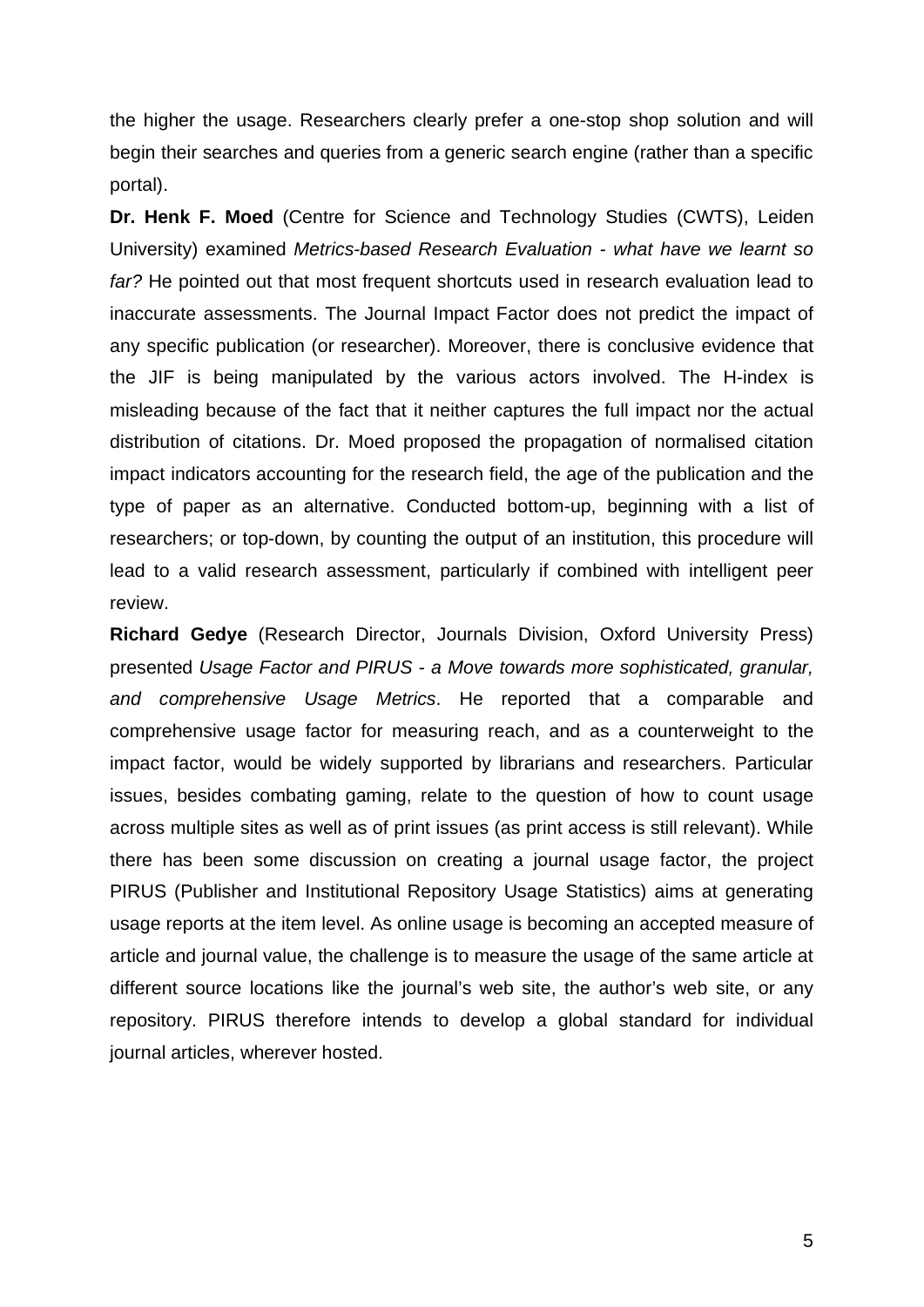At the close of the first day, Dr. Sven Fund (CEO, Walter de Gruyter, Berlin) introduced as a special guest **Jil Cousins** (Director, The European Library and EDL Foundation, The Hague). Jil Cousins presented Europeana, a virtual European library as a collection of the European cultural and scientific heritage (www.europeana.eu). Europeana has delivered proof-of-concept. Jil Cousin said user demand was very high and was initially overwhelming. Its multilingual portal holds much audio and audiovisual content, but also objects like images, texts, maps, drawings, paintings and photographs. The initial project was funded by the European Commission under the eContentPlus programme. The EDL is developing its business model to combine structural funding with revenue generation. A notable aspect was the fact that both the front office (e.g. advertising, merchandise) and the back office (e.g. semantics, development) are to generate revenue.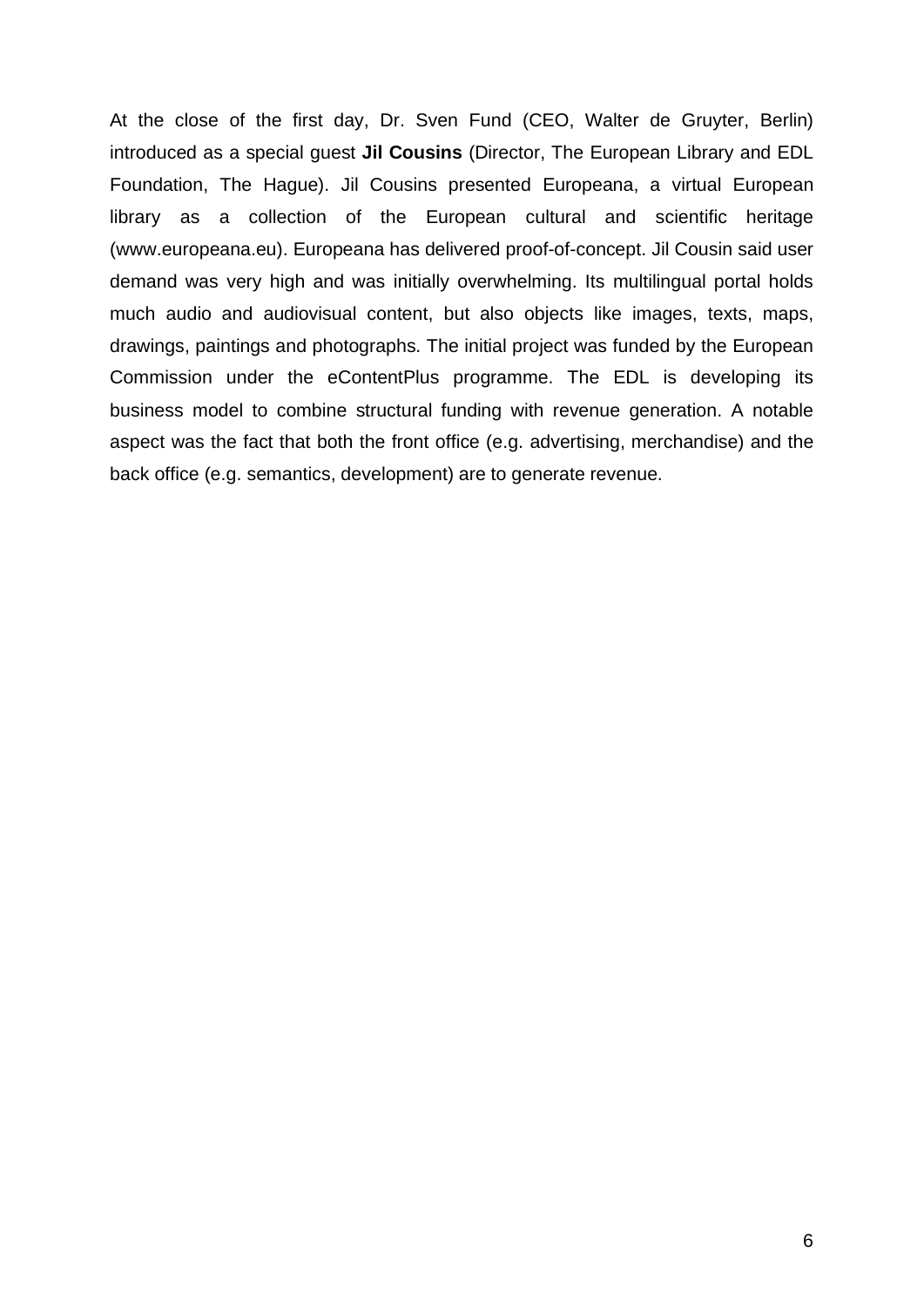The second conference day commenced with two parallel panels.

The session named **"The Impact of Technology"** was chaired by Anthony Watkinson (University College London).

**Sebastjan Mislej** (Jozef Stefan Institute, Ljubljana) presented the project videolectures.net, a video lectures online knowledge repository with freely accessible scientific content, presenting the opportunity to record or upload all kinds of scientific events like lectures, conferences, summer schools or workshops. All material is selected and classified by means of an editorial process.

**Dr. Hans Pfeiffenberger** (Helmholtz Association, Alfred-Wegener-Institute, Bremerhaven) reported on *Publishing Data*. He focused on data from polar research and oceanography. He explained that there are two types of data: 1. Peta scale data that may be handled in industrial fashion and collated into one super-dataset, comparable to a book holding the work of a lifetime. 2. Mega scale data composed of large numbers of heterogeneous datasets which is processed as in a manufacture communicated on demand through mail or via ftp-server and is comparable to the letter from scholar to scholar. Yet, there is almost no possibility to handle the bulk of Giga to Terra scale data. A system of academic journals comparable to journals for textual information is needed for this kind of data. Next, Dr. Pfeiffenberger introduced the ESSDD journal (Earth System Science Data) which was published by Copernicus and aims at the publication of articles on original research datasets. The review guidelines demand originality, significance and data quality. In his final remarks, Dr. Pfeiffenberger noted some challenges faced when publishing data, including longterm preservation and access to data for reuse and reproduction.

**Kevin Cohn** (Director of Product Development and Client Services, Atypon Systems, Inc. Santa Clara) focused on *The Serendipity of Online: Information Discovery amidst Information Overload*. Based on an example of Barnes and Nobles he pointed out the benefits of physically accessible media like books in a bookstore allowing the customer to browse all content and to flip through single pages of a book enabling him to find content he otherwise could not find (serendipity). Dr. Cohn posed the question of what would happen to those serendipities in case of online content. In his opinion, services are needed in order to substitute the opportunities physically accessible media offer, because of fundamental differences in the paths that users take to access content. Services include search inside, read first page, or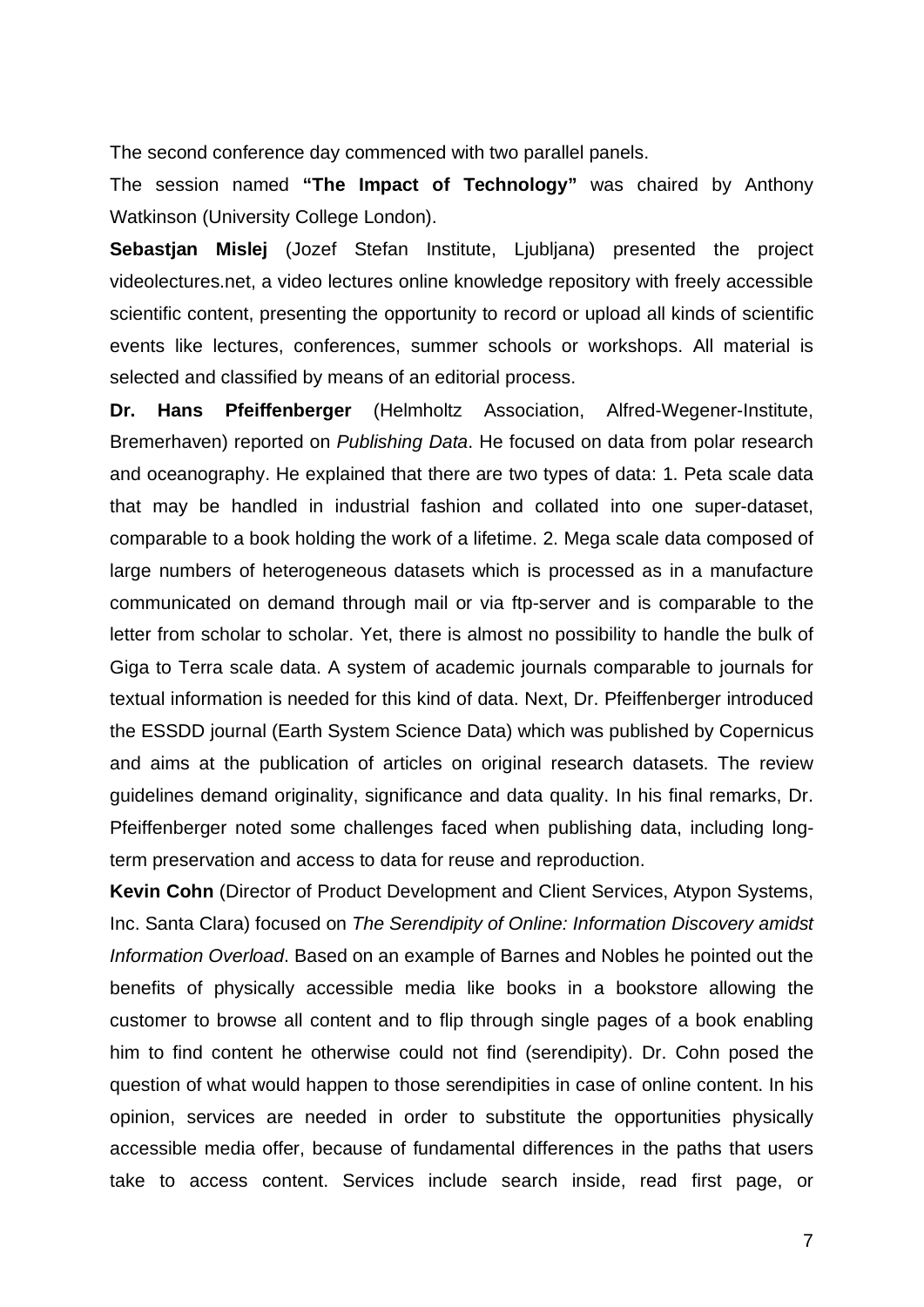collaborative filtering offered for example at Amazon's web page. This means that serendipity can exist online, but that it has to be guided by technological innovations. Additionally, more algorithms have to be employed to assist information discovery. Interfaces will continue to evolve and will rely more heavily on visual cues.

**John Gardner** (President, ViewPlus Technologies, Corvallis, Oregon) **and Robert Kelly** (Director, Journal Information Systems, The American Physical Society, Ridge) spoke on the topic *The Future is near: Universally Usable Mainstream on-Line Publishing* and presented the IVEO® Hands-on-Learning-System, which allows the combination of vision, sound, and touch. They explained that the system makes images like diagrams and graphs accessible to visually handicapped people. For this purpose the system creates images being rendered in tactile or audio form enabling print-disabled persons to feel the image via a tactile touchpad or after printing it out with an embossing printer. The system also reads values of data points and labels when touching them.

**Dr. Thomas Kalisch** (German Central Library for the Blind (DZB), Leipzig) gave some information on the Daisy 2009 conference taking place in Leipzig, Germany, September 21<sup>st</sup> -27<sup>th</sup> 2009 (http://www.daisy2009.de). Daisy stands for Digital Accessible Information System (www.daisy.org), an XML-based format for digital talking books, allowing users to navigate audio content from chapter to chapter or page to page or even from footnote to footnote.

The **Round Table** *Partners in Preservation. Who is doing What and How in the Field of Long-Term Preservation of Digital Publications* was chaired by Els van Eijck van Heslinga (European Alliance for Permanent Access of the Records of Science, National Library of the Netherlands, The Hague). It was organised to create awareness of the problems of long-term preservation of digital scholarly publications, particularly of the accessibility and understandability of source and presentation files. Questions of responsibility and coordination in preservation were in focus, highlighted through a number of EU projects. The Round Table participants were asked to give a statement. Wouter Schallier (European Association for Research Libraries) said that "libraries and cultural institutions are trusted archives by their mission, publishers are not." Joep Verheggen (Elsevier) responded that publishers have a clear responsibility to their journal articles to assure permanent preservation of the authors' work. The trick is to find the right third parties to partner with." Eileen Fenton (Portico, USA)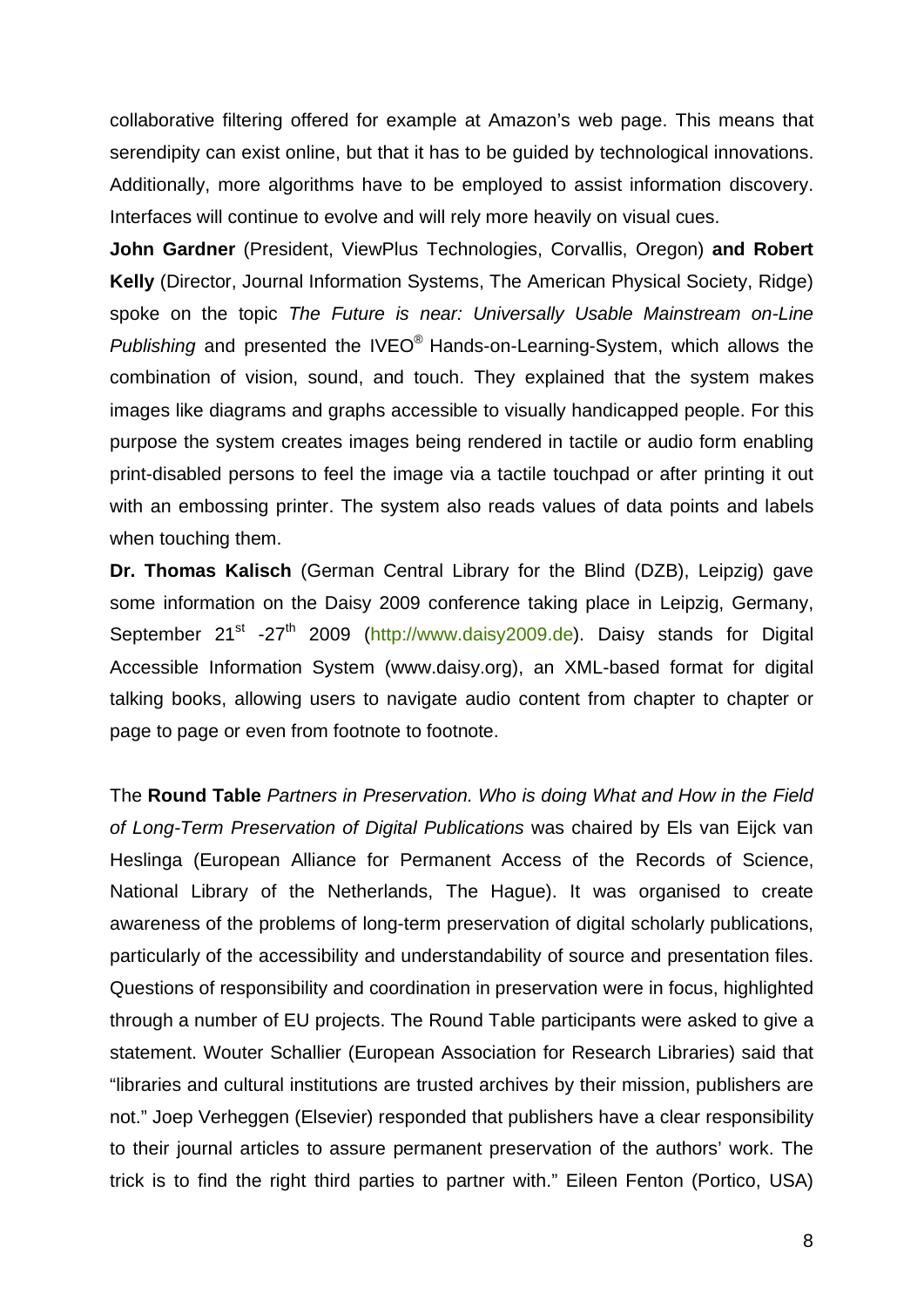opined that "successful long-term digital preservation requires multiple preservation methods and tools developed through an international R&D effort," and Marcel Ras (Head, e-Depot National Library of The Netherlands) seconded that "in order to deal with the enormous challenges of long-term preservation of digital publications, a world wide coordinated approach is an absolute necessity."

In the subsequent discussion, the potential for cooperation and conflict between publishers and libraries was debated, often criticising and defending each institution in turn. However, the discussion also resulted in important insights: Firstly, the issue of responsibility has a legal and an intellectual dimension. Difficult but important decisions have to be made as to what is preserved, while the notion of the legal deposit has to be further elaborated for born-digital content. Secondly, the difficulties of international cooperation are real, requiring persistence in the pursuit of sustainable technical and organisational solutions. Finally, it was pointed out that the accessibility and understandability of preserved items have to be supplemented by a third principle: findability. The value of preservation is to provide future generations of scholars with better opportunities to retrieve publications.

Two more parallel sessions followed.

**The Road Ahead** was chaired by Dr. Einar Fredriksson (Director, IOS Press, Amsterdam).

The first presenter was **Wim van der Stelt** (Executive Vice President Business Development, Springer). In his presentation named *New Business Models: Defense or Naïveté?* he talked about Springer's approaches within the online world. In a first step he asked whether the world going online was a threat for publishers. He clarified that researchers use different discovery tools for scientific information, depending on the information task. For so called background research (new area research), the preferred tool is Google or Google Scholar. For focused research (literature review for establishing research base) or bibliographic searches (finding a reference), A&I databases such as PubMed or SciFinder are applied. For keeping up-to-date (browsing current literature), library portals are preferred. Mr. Van der Stelt pointed out that the SpringerLink acts as a repository for Springer's published research, but not as a starting point of scientific information tasks. Instead, the Google Book Search program is a significant marketing channel and attracts more book views than Springer.com. SpringerLink, however, is among the top content sites in the world.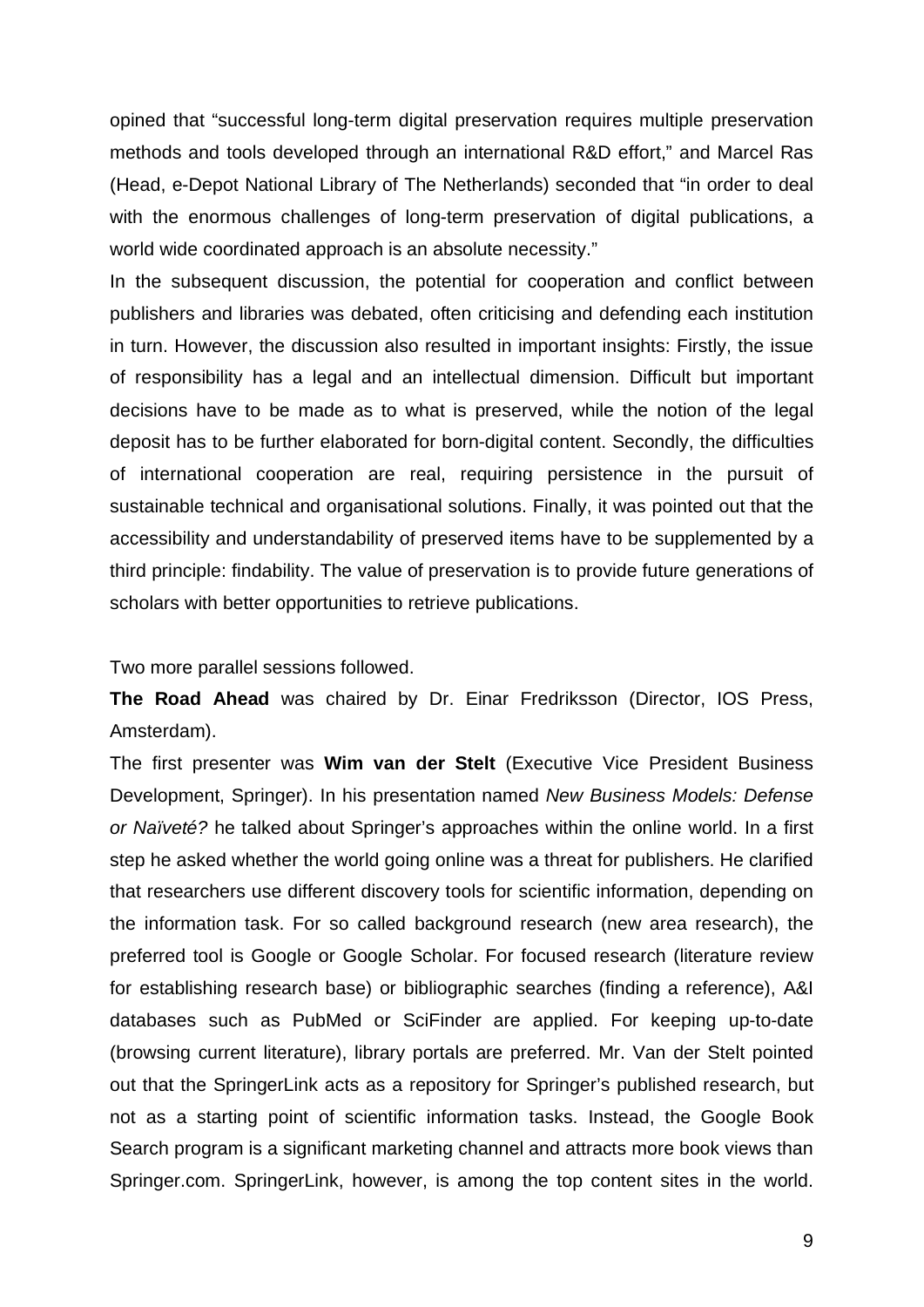Then Mr. van der Stelt talked about the future of books and asked whether eBooks pose a threat to publishers. He pointed out that eBook Collection includes all Springer books starting from 2005, and that with about 30,000 eBooks on the SpringerLink platform, Springer is the number one in the STM eBook market. At the US market Springer is now running a pilot project named Springer MyCopy, allowing users to get a print book directly from the eBook collection. Concerning the future of journals, Wim van der Stelt focussed on Springers Open Choice as a reaction to the Open Access Movement. He said that \$3,000 or EUR 2,000 per article are charged for that option.

**Dirk Lens** (Member of the Executive Board, Swets, Lisse) spoke about *Multiplication of Impact through Simplification*. He presented the subscription agency Swets as an intermediary between subscribers and publishers, aiming at reducing the commercial and administrative workload of managing subscriptions. As an effect, the supply chain efficiency will improve and the fulfilment capabilities will be enhanced. He introduced the main functionalities of the SwetsWise product portfolio which includes activities to acquire, access and manage subscriptions. Especially as electronic submissions become more and more important these days, 94% of publishers rate the service of subscription agents to be of equal or even greater importance for electronic subscriptions than that of print media. Swets will also help publishers to enter new markets by the Swets Gateway, a direct sales channel focusing on the growth markets across the Asia Pacific region.

**Dr. Paul Evans** (Senior Vice President, International Publishing Development, Elsevier Science, Amsterdam) talked about *The New Deal – Freedoms, Experiments, Sustainability – The road ahead*. He emphasized innovation and noted that the stakeholders of the research process had to demonstrate the value of research and innovation in times of financial crisis. Dr. Evans has surveyed innovation activities at Elsevier since the 1990ies, in the STM industries more generally. He reported that the Elsevier editorial system ScienceDirect has reduced reviewing times by 50%; and that the final publishing decision just needs 17 weeks instead of 26. Another example for innovation was the tool illumin8, designed for corporate R&D professionals. It allows searches across billions of web pages, premium scientific articles, and patents and can also find organizations, products, experts, approaches or technical landscapes. The speaker focused on the publishers' responsibility to have an influence on governments and to avoid short-termism. Instead, long-term problems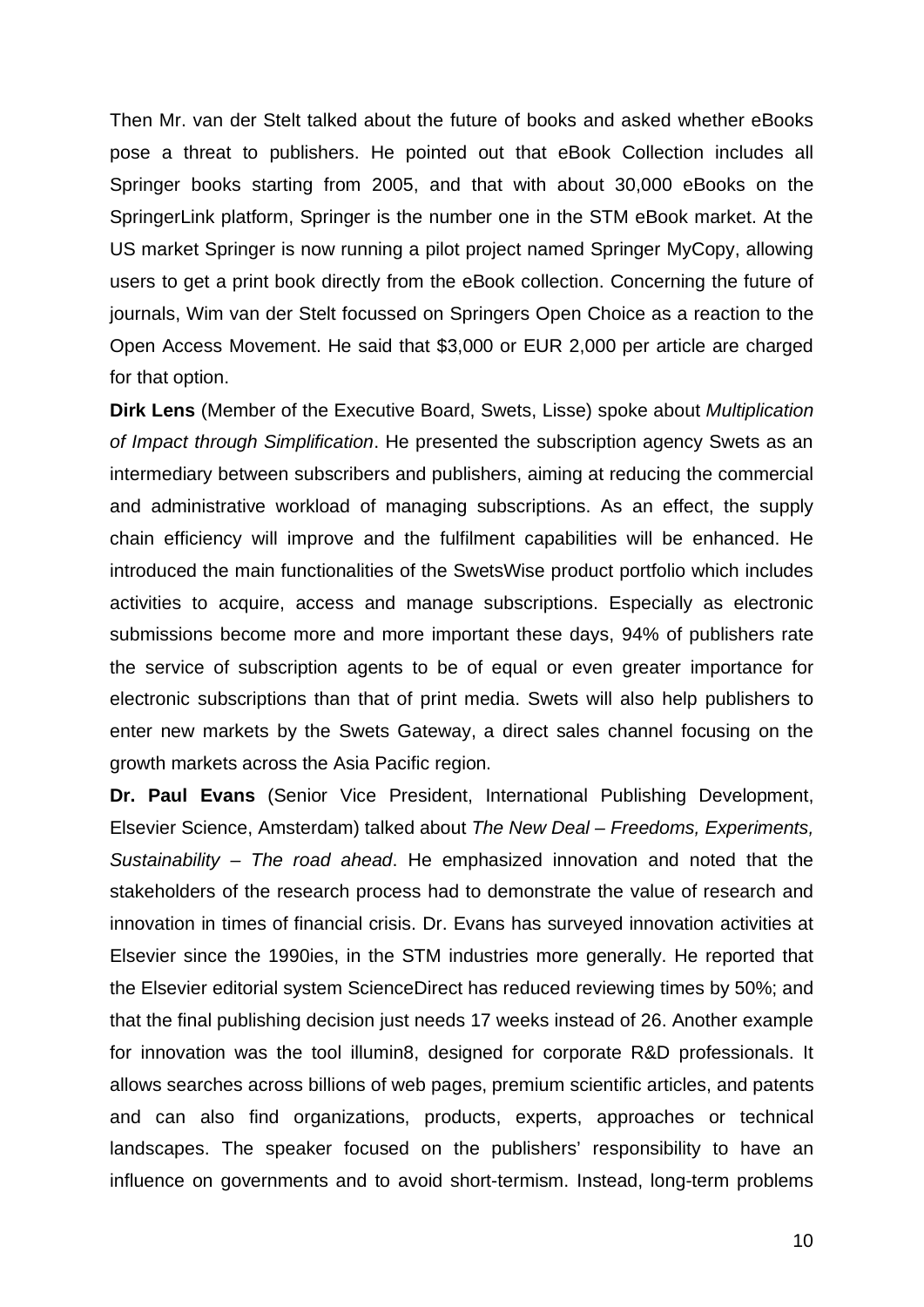such as energy or environment should be in the focus of interest for the benefit of succeeding generations. The publishing industry should also prevent edicts on where to publish. The government should not limit academic freedom. Finally, Dr. Evans came to the conclusion that innovations in the publishing world need a mixed economy of different players working together and developing new tools and services to promote research. The publishing world has to work within the research community and has to play its role in securing overall support from governments.

**Dr. Michael Jubb** (Director, Research Information Network (RIN), London) asked *Forward, but in what Direction?* He stressed that key stakeholders in the publishing industry consisted of researchers as creators, disseminators and users; research funders, research institutions, publishers, ICT providers, and libraries. He noted that the volume of research has increased and that more of it is done jointly. Researchers are producers and consumers in one person, but they do not necessarily share the same interests. Dr. Jubb reported that the government invests in research because of the positive impact on society, and that governments want to maximise that impact. Yet the costs of research have increased, and cost-effectiveness will become a dominant theme.

Dr. Jubb outlined challenges for the future with respect to content, service, and skills. He noted that the creators and consumers of scholarly papers are the drivers of the scholarly system, but that less knowledge exists on how information resources and services are used. The users themselves do not understand the digital information system, but they want to have quick access and convenient handling. They both want to have quality-assured and non-quality-assured content. He stressed that there is an increasing demand for assessment and evaluation services. Concerning sustainability, he mentioned that there is a growing interest in the overall costs of the scholarly communications process, and in the (cost-) efficiency of the research process as a whole. While Government and funding agencies support for "gold" OA policies universities and research institutions support is the "green" OA. Overall, a concentration of resources and services has to be observed, including overlaps between different types of providers such as researchers and research institutions, libraries and library consortia, publishers and aggregators or search and navigation services.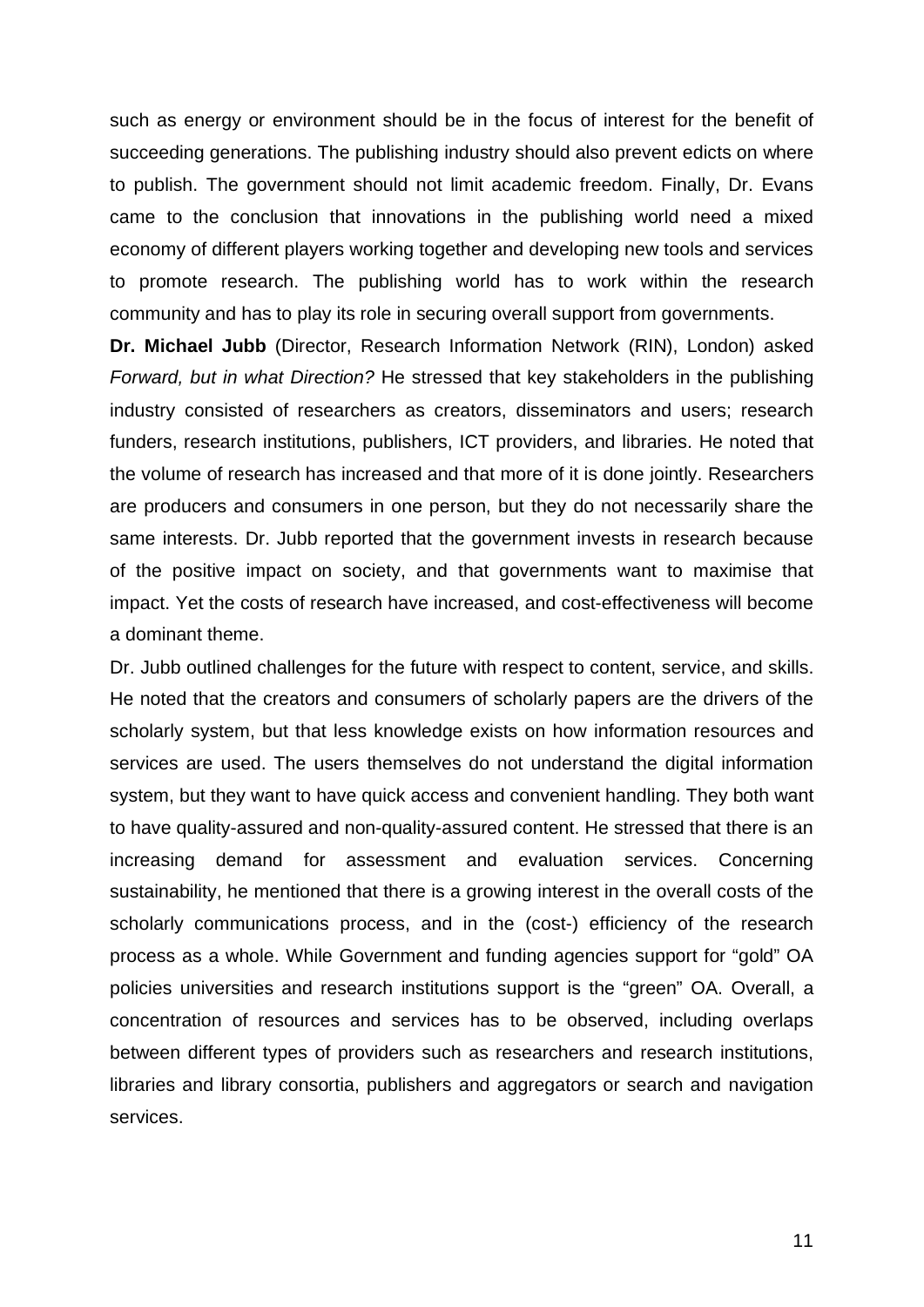A **Panel: Open Books** was convened, chaired by Dr. Michael Kaiser (Editor in Chief, perspectivia.net). The panel was organised around two questions: "What do users expect now and in five years?" and, "How might Open Access publishing models for books change the scholarly communication and then change the market?"

**Eelco Ferwerda** (Coordinator of Open Access Publishing in European Networks; Publisher at Amsterdam University Press, Amsterdam) observed that users increasingly expect not only to find, but also to access books online (e.g. Google Book Search) in order to peruse them. Moreover, books may be enhanced by research data and updates, or, more radically, the writing of books may be made more simple by using a wiki, bringing the text together with sources and data and allowing e-learning applications. Once users recognise the value, they will demand these features, and open books may provide the solution. Mr. Ferwerda noted that the basic publishing model for open books is hybrid: the basic online edition is free, whereas the printed edition is sold. Moreover, costs for the online edition would be recuperated through a publication charge. OAPEN is currently in the process of helping publishers to develop a common approach for setting up an online library and consulting with a wide variety of stakeholders on the future of open books.

**Dr. Frances Pinter** (Publisher of Bloomsbury Academic, London) began by pointing out that the academic book publishers were possibly losing their traditional role as gatekeepers, bankers and brand managers, because books are beginning to exist online in multiple versions and formats. She suggested that it could be worthwhile considering the inversion of the current online model by offering (book) content free and by charging for services and activities adding value (e.g. printing, review, evaluation). Bloomsbury Academic, launched in autumn 2008, uses a Creative Commons non-commercial license to structure its non-exclusive contract with authors and users. The model assumes that revenue is generated by adding value to the publishing process; a value funded (or paid for) by third parties.

**Barbara Kalumenos** (Director of Public Affairs, STM) highlighted that books are available in many formats, such as monographs, reference works or textbooks. The same user might consult a variety of formats on a particular topic; some formats, however, are also geared towards particular user groups (e.g. students). Ms. Kalumenos stressed that STM currently has no defined agenda on the question of open books. At present, STM and its members are engaged in studying the costs and benefits of having journals in open access, either by open access publishing or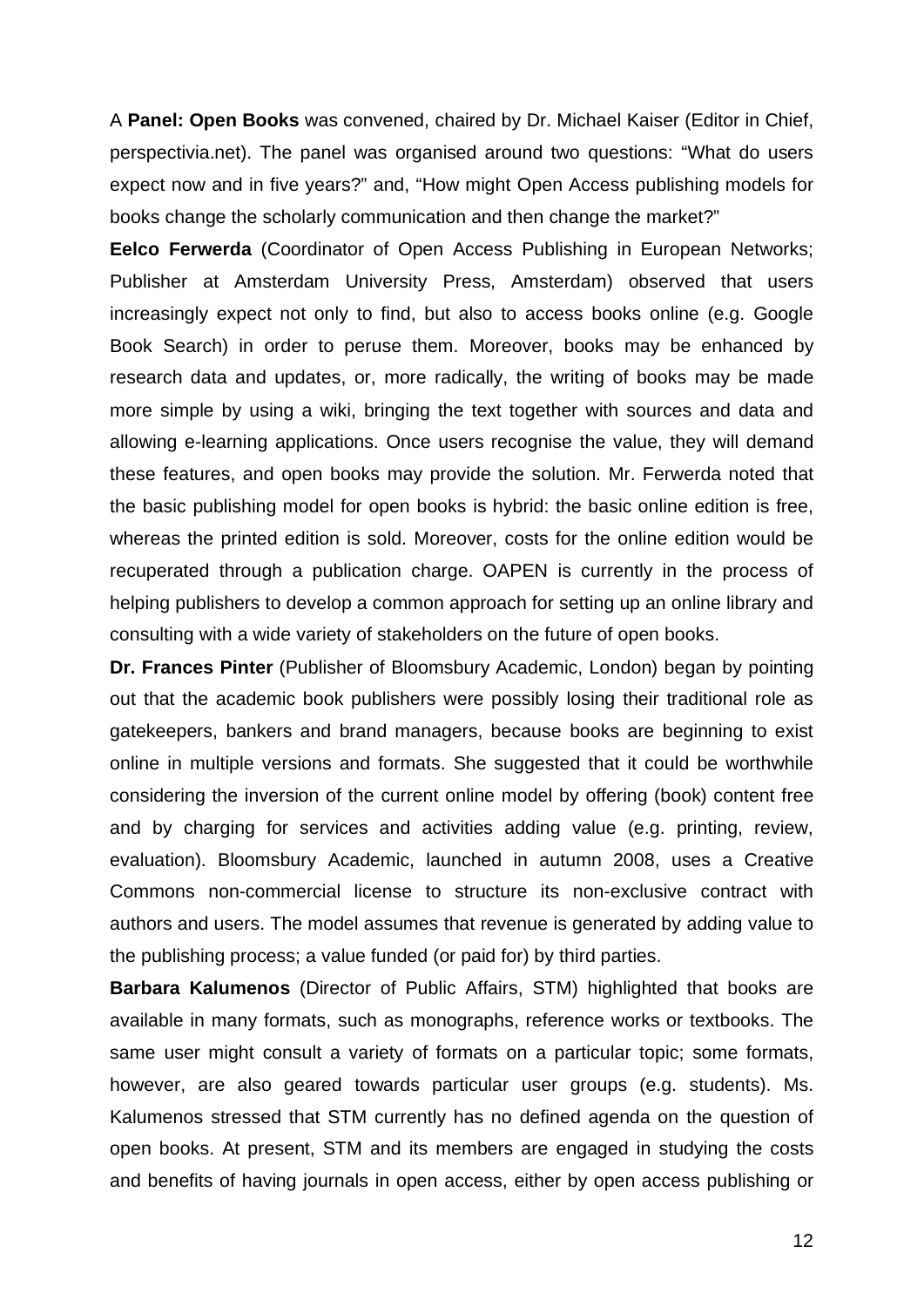by archiving the author's final manuscript (publisher deposit or self-archiving of manuscripts). On the latter issue, the EU is co-funding a study on Publishing and the Ecology of European Research. First results may be expected in late 2009.

The subsequent discussion highlighted that, except for users, technology and research funders are the two other important drivers. It was said that considering the fact that online reading becomes more convenient and reading devices continue to be successful, technological progress may provide strong incentives for open access to digital books. This trend may be reinforced by research funders demanding open access to research results published in books and covering the resulting publication charges. In conclusion it was emphasised that publishers bring value to the process by insisting on peer and commercial review, corresponding to an assessment of potential impact and usage.

The session **Google, Publishing & Electronic Libraries: Visions, Challenges, Opportunities, Consequences** was chaired by Mark Seeley (Senior Vice President and General Counsel, Elsevier, USA).

At the beginning of his speech Dr. Daniel J. Clancy (Engineering Director, Google Inc., USA) reported on the aims of Google Book Search (GBS), e.g. making a book as easy to find as a webpage and enhancing the user's ability to access and read books. Also, an opportunity was to be created for authors and publishers to make their books available. According to Dr. Clancy, Google Book Search has two sources. The first is the partner program. Google Book Search enables publishing houses and authors to transmit the contents of the books for the integration in GBS. The second is the library project. GBS has scanned the collections of partner libraries. For books protected by copyright, search results are limited to metadata and selected (random) text passages. Books out-of-copyright may be read online in full length or downloaded. Dr. Clancy stated that in a typical US university library collection about 25 % of the collection was printed before 1923, while 75 % was published since then. However, only a quarter of these books are in print, the rest being out of print or orphaned. GBS principally makes all these books available, giving new life to old material.

**Jan F. Constantine** (General Counsel, Authors Guild, USA) elaborated on the settlement between Google and the Authors Guild, which is expected to be legally binding for the United States. An important outcome is the not-for-profit Book Rights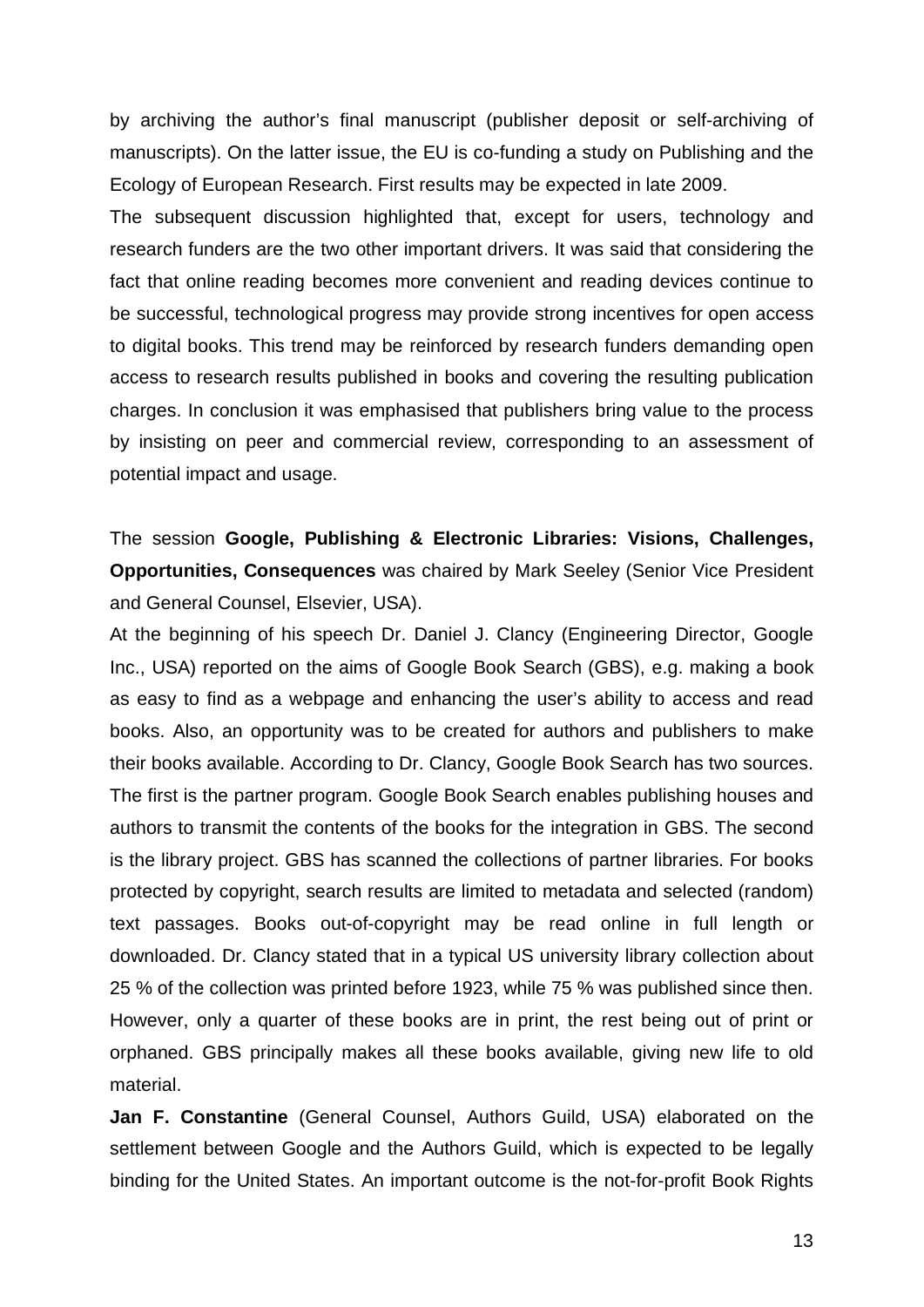Registry, through which rights-holders can assert their rights to books scanned by Google. GBS now offers: 1) Books protected by copyright that can partially be previewed and bought or borrowed (from your library); 2) Books protected by copyright that are out of print and made accessible through preprint or buying options in case the rights-holder does not deactivate these options. 3) Books protected by copyright that can be read, downloaded and printed.

Overall, GBS will offer five access models: a) online preview; b) online consumption by buying (e.g. PDF) or a pay-per-view scheme; c) an institutional subscription to works under copyright but out of print; d) public access terminal in local libraries; and e) new models like print-on-demand. International books in the US are included in the settlement, but the settlement as a whole does not apply outside the US.

The **Closing Panel** was chaired by Dr. Herman P. Spruijt (President, International Publishers Association (IPA), Geneva). The panellists were: Prof. Dr. Claudia Lux (President, International Federation of Library Associations and Institutions (IFLA)), Dr. Daniel J. Clancy (Google Inc.), Jan F. Constantine (Authors Guild). Mark Seeley (Senior Vice President and General Counsel, Elsevier, USA), Prof. Dr. Wulf von Lucius (Lucius & Lucius Verlagsgesellschaft mbH).

Firstly, the panellists gave their impressions concerning Google Book Search and the Settlement Agreement. It was pointed out as positive that Google Book Search helps users to discover books, and assists publishers to re-commercialize sleeping rights. From the librarian's point of view, it should be a benefit that libraries now have access to a big collection of books. The possibility of right holders to opt out was also welcomed. A more critical aspect is the fact that from the European publishers' point of view the settlement is very complex. It was also mentioned that Google has always pointed out not to sell books. However, this is actually being done. It was stressed that a strict distinction has to be made between "search" and "find" activities on the one hand and selling and fees on the other. The risk is that Google Book Search will dominate the book market ("free for all or fee for all?"). It was also discussed whether to give up copyright, because it is of no use any longer. Especially, if publishers have books being out of print, the question should arise why they do not put them out of copyright to make them available via alternative distribution channels. One panellist also wondered about the great harmony that seems to have been settled between Google, authors, publishers, and librarians.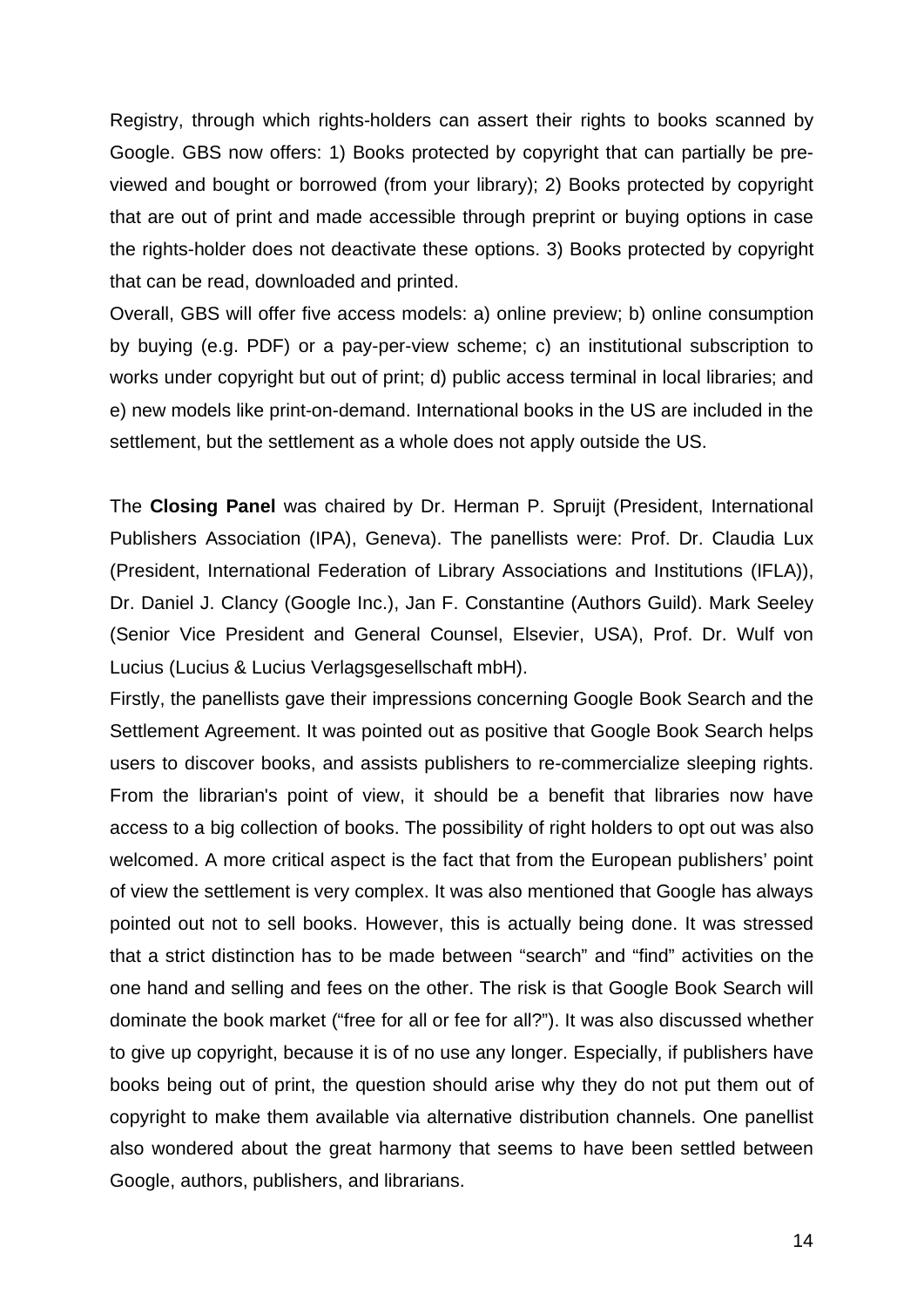Finally, Herman P. Spruijt desired a sharper focus on the authors' point of view for APE 2010, because they are very important players within the system of scholarly communication.

Berlin, Göttingen, February 2009 For correspondence: info@ape2009.eu

Most presentations (in PowerPoint format) can be found on the website:

#### www.ape2009.eu

Full Proceedings of the APE 2009 Conference will be published as a special OA issue of the journal "Information Services & Use" (IOS Press, Amsterdam)

### **Announcement:**

**The Fifth APE Conference will be held 19-20 January 2010 in the Berlin Brandenburg Academy of Sciences** 

Correspondence: info@digiprimo.com

APE Conferences are organized by digiprimo GmbH & Co.KG, a company registered at the District Court of Mannheim. Correspondence address: P.O.Box 103305, D-69023 Heidelberg, Germany